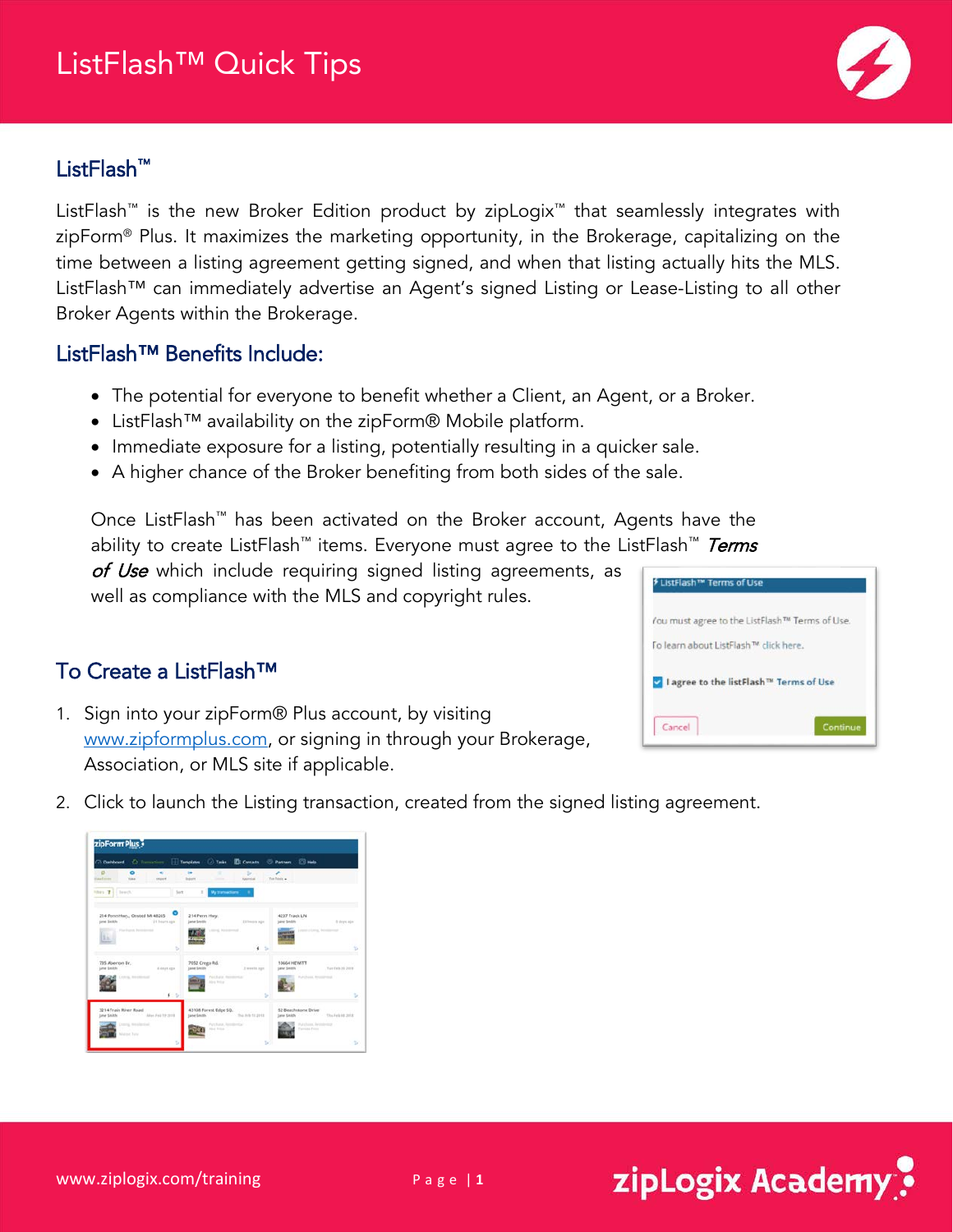

From the Transaction Summary Screen, the ListFlash™ button is directly below the menu bar.

3. Click the ListFlash™ button to begin creating a new ListFlash™ for this property.

The ListFlash™ input form will pre-populate with information drawn from the Transaction Summary Screen.

You may add additional property details. The information entered into this form will be displayed with this ListFlash™ for all agents in the Brokerage to view. Other agents can also apply filters, based on what is entered here.

| mmary                             | <b>垫</b> Parties <b>a</b> Documents <b>它</b> Checklist D Notes D History | Services                          |  |
|-----------------------------------|--------------------------------------------------------------------------|-----------------------------------|--|
| $\hat{\mathbf{u}}$<br>Active<br>× | CLOSE TRANSACTION                                                        | ≸ ListFlash™<br>SUBMIT FOR REVIEW |  |
| <b>Property Summary</b>           |                                                                          |                                   |  |
| <b>MLS Number</b>                 |                                                                          | Municipality Type                 |  |
| <b>Street Address</b>             | 3214 Train River Road                                                    | Zoning                            |  |
| Unit Number                       |                                                                          | Lot Number                        |  |
| City                              | Onsted                                                                   | Block Number                      |  |
| County                            |                                                                          | Plat Rook Number                  |  |
| State                             | MI                                                                       | Page Number                       |  |
| Z/p                               | 48265                                                                    | Assessors Parcel #                |  |
| Subdivision                       |                                                                          | Parcel/Sidwell #                  |  |
| Year Built                        | 2010                                                                     | Legal Description                 |  |
| <b>School District</b>            |                                                                          |                                   |  |

4. To add the property picture, click the picture placeholder and upload the picture from your device.

In addition to agent, property, and location information, you may extend the ListFlash™ expiration date. The current default date is one week from the ListFlash™ creation date.

|                       | istFlash e               |                    |       |                   |                                                                                                        |                                        | <b>Un-Published</b><br><b>Fepires: 56/11/301</b> |  |
|-----------------------|--------------------------|--------------------|-------|-------------------|--------------------------------------------------------------------------------------------------------|----------------------------------------|--------------------------------------------------|--|
|                       | <b>Property Location</b> |                    |       |                   |                                                                                                        |                                        |                                                  |  |
| ididress.             |                          |                    |       |                   |                                                                                                        |                                        |                                                  |  |
| 1214 Train River Road |                          |                    |       |                   |                                                                                                        |                                        |                                                  |  |
| tey.                  |                          |                    |       |                   | m                                                                                                      | - -<br>m                               |                                                  |  |
| Instead               |                          |                    |       |                   |                                                                                                        |                                        |                                                  |  |
| lease                 |                          | Zα                 |       |                   |                                                                                                        |                                        |                                                  |  |
| in.                   |                          | 48365              |       |                   |                                                                                                        |                                        |                                                  |  |
| Property Details      |                          |                    |       |                   |                                                                                                        |                                        |                                                  |  |
| <b>Interest</b>       |                          | Sigft approx Beds. |       | <b>Baths</b>      | Year Buch                                                                                              | Lot size approx. Lot size units        |                                                  |  |
| 383,500.00            |                          |                    | š     | 2.5               | 2010                                                                                                   | $\circ$                                | 5qft                                             |  |
|                       |                          |                    |       |                   | Modern baths and kitchen with all stainless steel appliances. Quiet neighborhood with excellent school |                                        |                                                  |  |
| district.             |                          |                    |       |                   |                                                                                                        |                                        |                                                  |  |
|                       | <b>Agent Information</b> |                    |       |                   |                                                                                                        | Characters Remaining 898               |                                                  |  |
|                       |                          |                    |       |                   |                                                                                                        |                                        |                                                  |  |
| <b>Description</b>    | Azent<br>Jane Smith      |                    | Phone | <b>BRANSS1234</b> |                                                                                                        |                                        |                                                  |  |
|                       | Emiel                    |                    |       |                   |                                                                                                        |                                        |                                                  |  |
|                       | training@ziplogix.com    |                    |       |                   |                                                                                                        |                                        |                                                  |  |
|                       |                          |                    |       |                   |                                                                                                        | To review the terms of use click here. |                                                  |  |

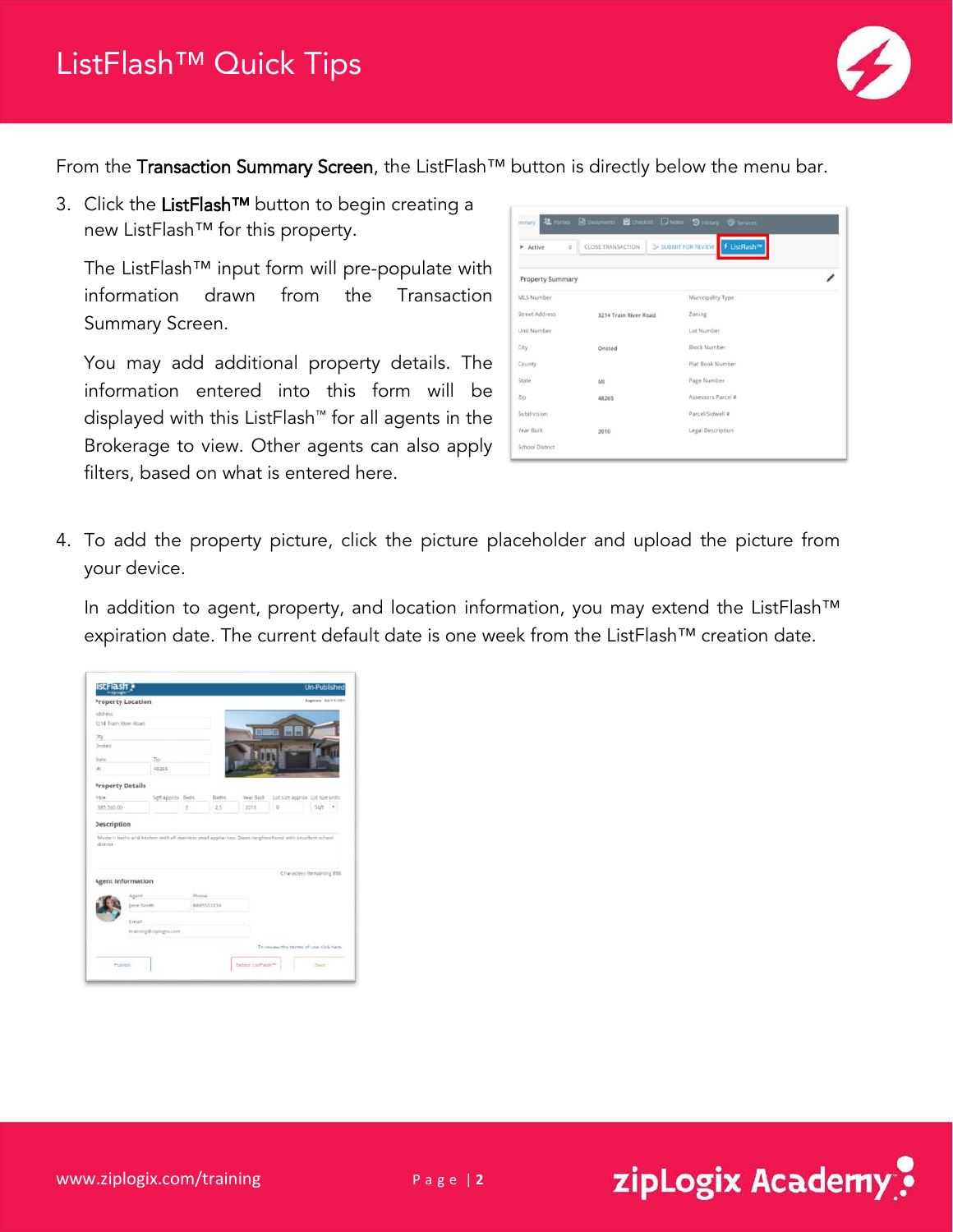

5. Click the Expires: date to open the calendar, then click the expiration date you desire.



- 6. Click the Save button to save your new ListFlash™.
- 7. Click the Publish button to publish the ListFlash™.

Once you click Publish, you will receive a confirmation that your ListFlash™ has been published. Your new ListFlash™ will appear in the Brokerage generated list of ListFlash™ items available to every Agent in the Brokerage to access.

8. Look in the upper right corner of each ListFlash™ item to keep track of how many views any given ListFlash™ has received.



9. Click to launch your ListFlash™ to access the Agent's contact information.